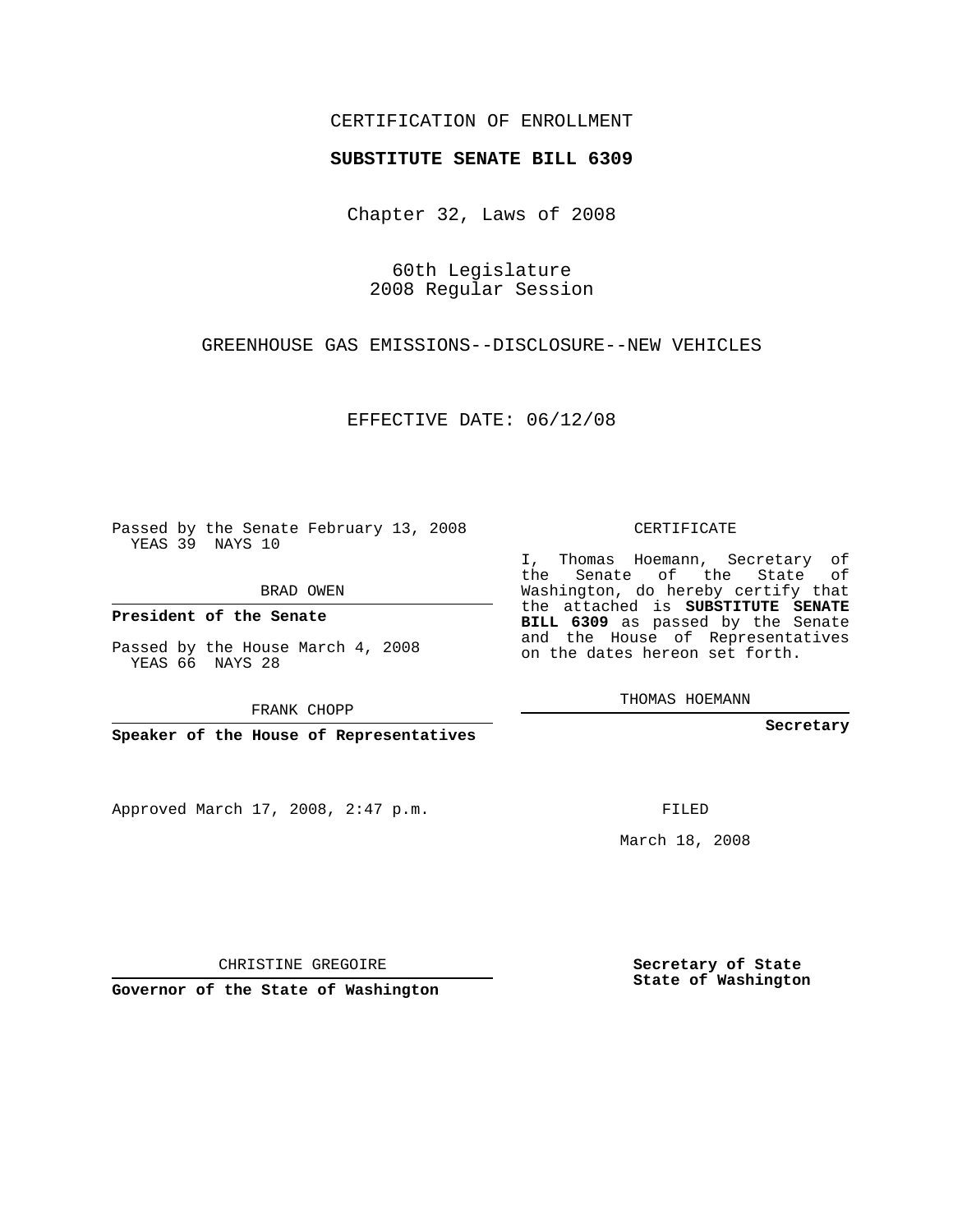## **SUBSTITUTE SENATE BILL 6309** \_\_\_\_\_\_\_\_\_\_\_\_\_\_\_\_\_\_\_\_\_\_\_\_\_\_\_\_\_\_\_\_\_\_\_\_\_\_\_\_\_\_\_\_\_

\_\_\_\_\_\_\_\_\_\_\_\_\_\_\_\_\_\_\_\_\_\_\_\_\_\_\_\_\_\_\_\_\_\_\_\_\_\_\_\_\_\_\_\_\_

Passed Legislature - 2008 Regular Session

**State of Washington 60th Legislature 2008 Regular Session**

**By** Senate Water, Energy & Telecommunications (originally sponsored by Senators Rockefeller, Kohl-Welles, Jacobsen, Regala, Oemig, Pridemore, Murray, Marr, Hatfield, Kline, and Tom)

READ FIRST TIME 01/28/08.

 AN ACT Relating to presale disclosure of greenhouse gas emissions from new passenger cars, light duty trucks, and medium duty passenger vehicles; adding a new section to chapter 70.120A RCW; and creating a new section.

BE IT ENACTED BY THE LEGISLATURE OF THE STATE OF WASHINGTON:

 NEW SECTION. **Sec. 1.** The legislature intends that new passenger cars, light duty trucks, and medium duty passenger vehicles for sale in Washington display clear and easy to understand information disclosing the new vehicle's greenhouse gas emissions. Further, the legislature intends that disclosure of such emissions serves as a means of educating consumers, other motorists, and the general public about the sources of greenhouse gas, their impact, available options, and in particular the role and contribution of automobiles and other motor vehicles.

 NEW SECTION. **Sec. 2.** A new section is added to chapter 70.120A RCW to read as follows:

 (1) No model year 2010 or subsequent model year new passenger car, light duty truck, or medium duty passenger vehicle may be sold in